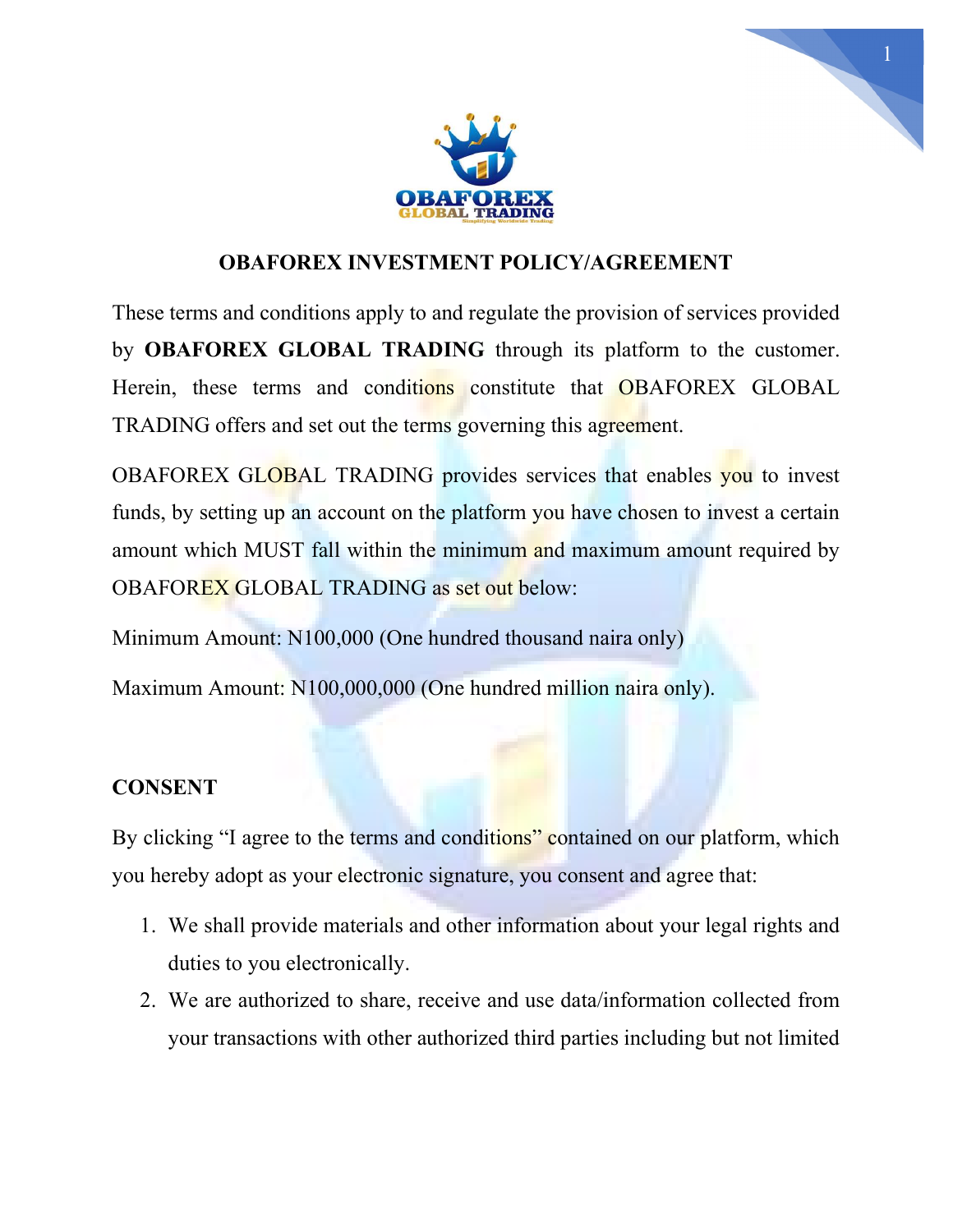to switching companies, mobile network operators, aggregators, and other financial institutions including e-commerce platforms.

- 3. By clicking on the box as electronic signature carries the same effect as if you signed them using ink on paper or any other physical means.
- 4. This consent applies to this transaction and to all future transactions in which you use on any of our platforms.
- 5. This includes a 48 hours confirmation timeline.

### **DEFINITIONS**

In this agreement, the terms: "you, yours, investor, client" shall mean the person who applied for this account and agrees to this agreement while "we, us, ours, company, fund managers, investment managers" shall mean OBAFOREX GLOBAL TRADING or Persons, corporation to whom the rights and obligations of OBAFOREX GLOBAL TRADING have been assigned.

"Account" means the customer's account with OBAFOREX GLOBAL TRADING.

Payment Due Date: means the date OBAFOREX GLOBAL TRADING makes payment of ROI based on agreement on chosen investment.

ROI: means Returns on Investment.

## REGISTRATION OF ACCOUNT WITH US

To invest in any of the services of OBAFOREX GLOBAL TRADING, you will need to carry out the steps as highlighted below:

1. You must accept and agree to these terms and conditions.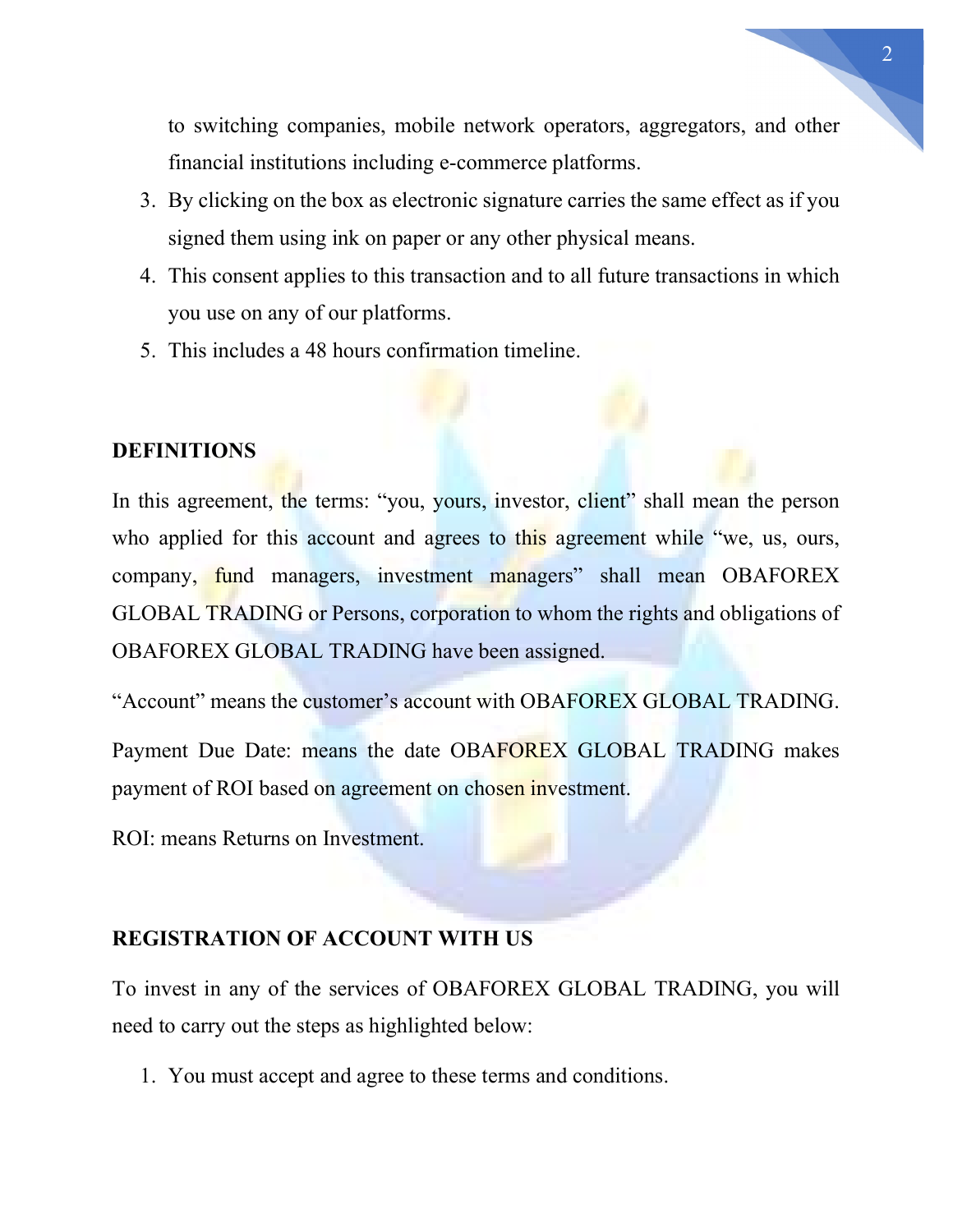- 2. Register with us on the OBAFOREX GLOBAL TRADING platform.
- 3. You must be of a legal age of at least 18 years.
- 4. You MUST have a tier three local bank account or foreign currency domiciliary account with a Nigerian Financial Institution.
- 5. You must provide all information as may be requested by us, such as your name, email address, mobile phone number, credential for your bank account and such other information as we may request from time to time.
- 6. You represent and warrant that all customer information you provide us from time to time is truthful, accurate, current and complete and you agree not to misrepresent your identity or your customer information.
- 7. You agree to promptly notify us of any changes to your information to enable us update your profile on the OBAFOREX GLOBAL TRADING platform. NB: Changes to your profile may take at least five (5) business days to be effected.
- 8. If we approve your registration, you will be authorized to use your OBAFOREX GLOBAL TRADING account, subject to these terms: When you register for the OBAFOREX GLOBAL TRADING account and from time to time thereafter, we may require you to provide and/or confirm information and document that will allow us identify you, such as: a. A copy of your government-issued photo ID, such as a National ID, International Passport, Permanent Voter's card or Driver's License;
	- b. A copy of utility bill, Affidavit or other bill, dated within three months of our request with your name and Address on it.
	- c. Such other information and document that we may require from time to time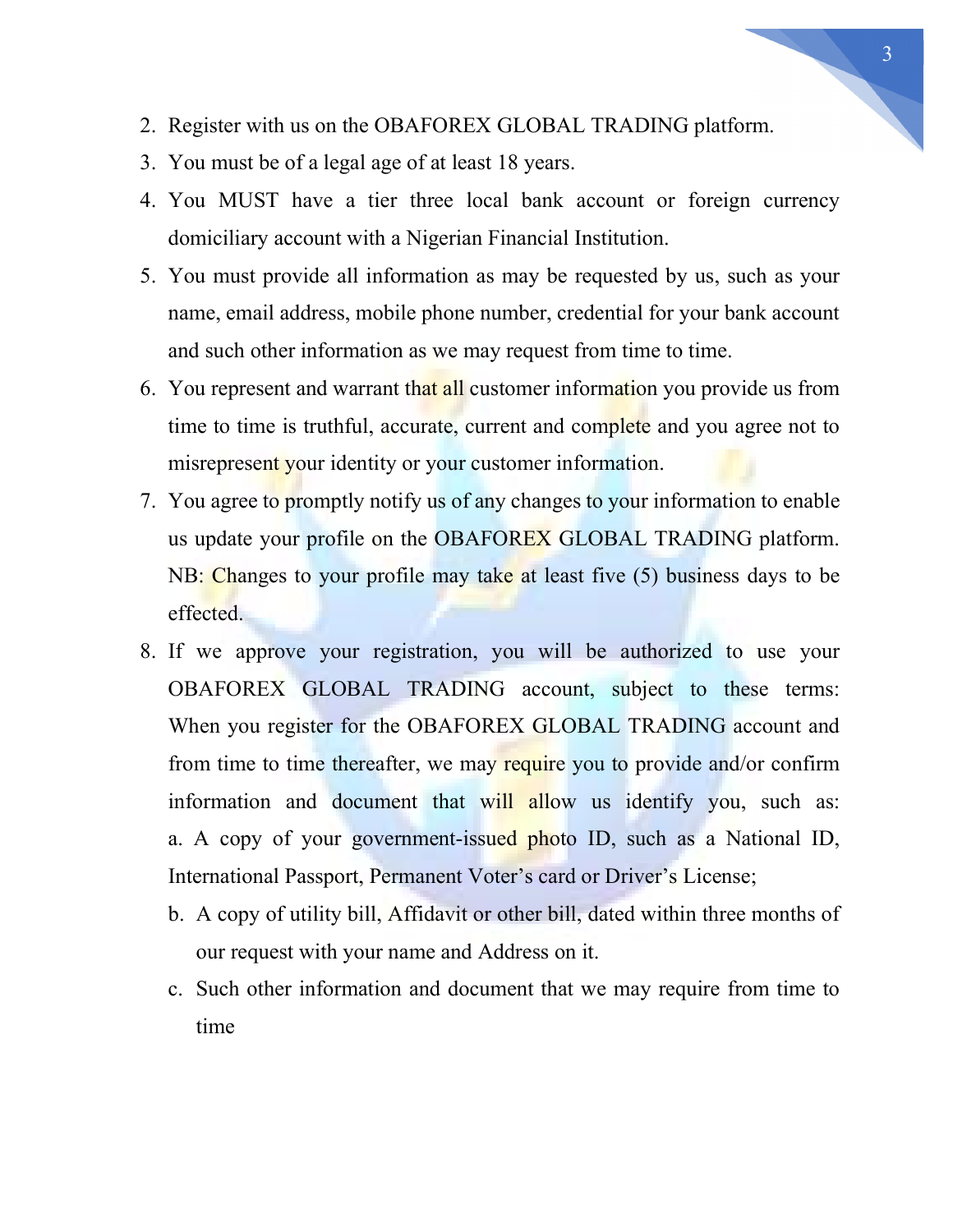## PAYMENTS AND ACTIVATION

After registration on our website, deposit can be made ONLY via Bank transfer or electronic transfer into our bank account number with the name and narration.

For Example, \*Investment for your name or Top up for your name\* to the specified account belonging to OBAFOREX GLOBAL TRADING.

You can chat us on Live Chat, or call our contact care line to follow up on your deposit and updates. Investment starts counting after 24 hours of payment confirmation.

## Please Note:

- 1. We do not allow Cash deposit nor 3rd Party deposits. We do not accept ATM, POS, Quickteller or deposits from any Mobile Money agent because any deposit made to us must carry or reflect your name as the depositor.
- 2. Multiple accounts are not allowed for the purpose of proper investment management and prevention of fraud, if the system detects multiple investment account, both/all account will be deactivated immediately. Such individual will have to write to the management for refund, which will be looked into and approved within 20 working days as from the date of account deactivation.

# 3. NO RETURN OF CAPITAL AFTER THE EXPIRATION OF INVESTMENTS.

4. No liquidation of any form before the expiration of the investment (which is in 12 calendar months)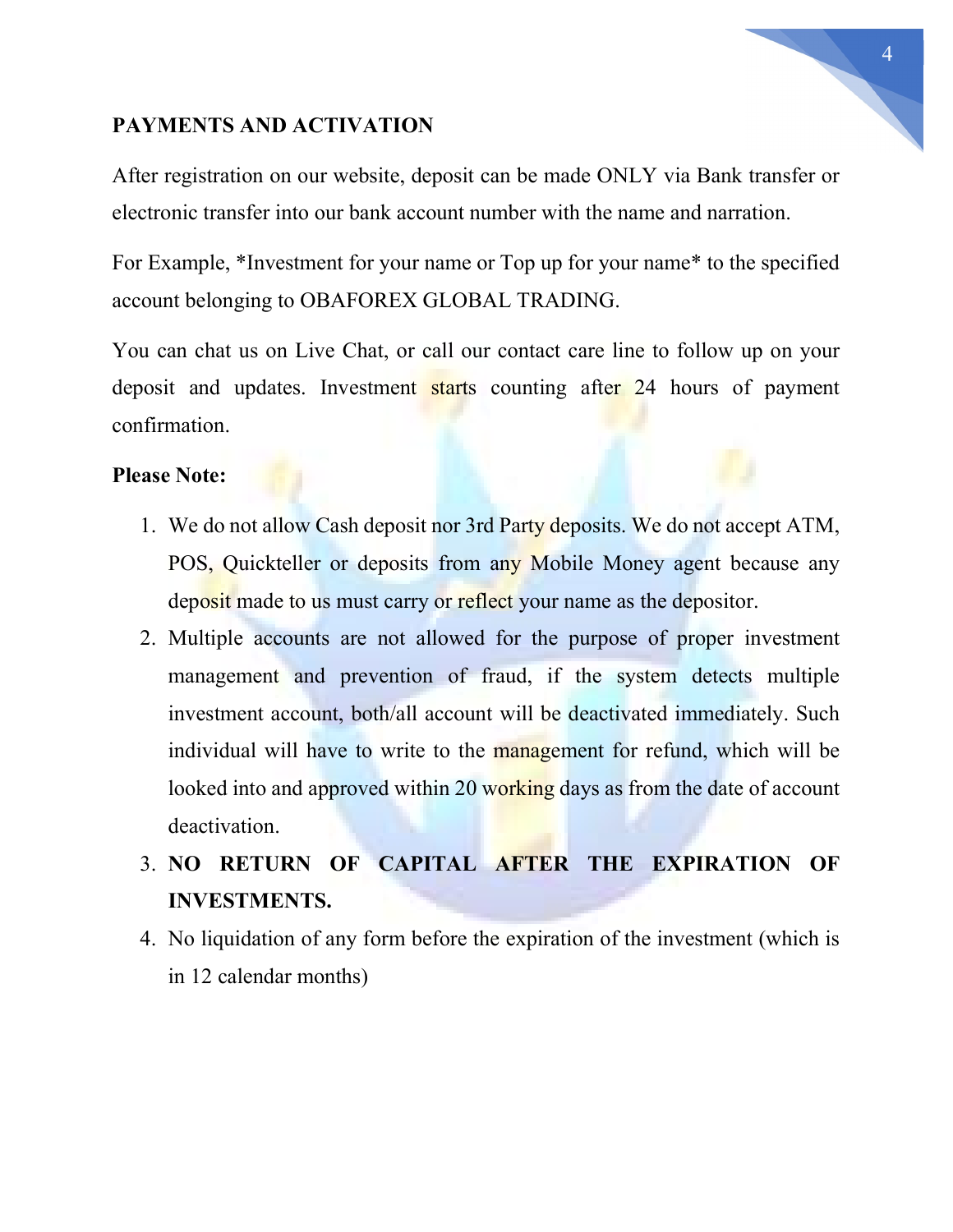Once you make an investment, OBAFOREX GLOBAL TRADING updates your payment schedule on our platform, and a contract shall be sent to your designated email address showing details of the investment made as well as the applicable terms thereof.

## TOPPING UP YOUR INVESTMENT

You are eligible to top-up your investment account two  $(2)$  times only within the first 4-months of your investment period, the minimum Top-up of investment is N100,000 (One hundred Thousand Naria Only). You can also refer to your dashboard for information on how to top-up.

## Please Note:

- a. Your top-up can only be activated when you initiate a request on your dashboard.
- b. The duration of your investment does not increase even after your top-up.
- c. Your top-up sum falls under your investment capital which will not be returned on expiration of your investment contract.

## PAYMENTS OF ROI

Monthly: ROI payment is done every last day of the Month.

Quarterly: ROI payment is done every last day of the quarter (i.e. 3 months from when you invested).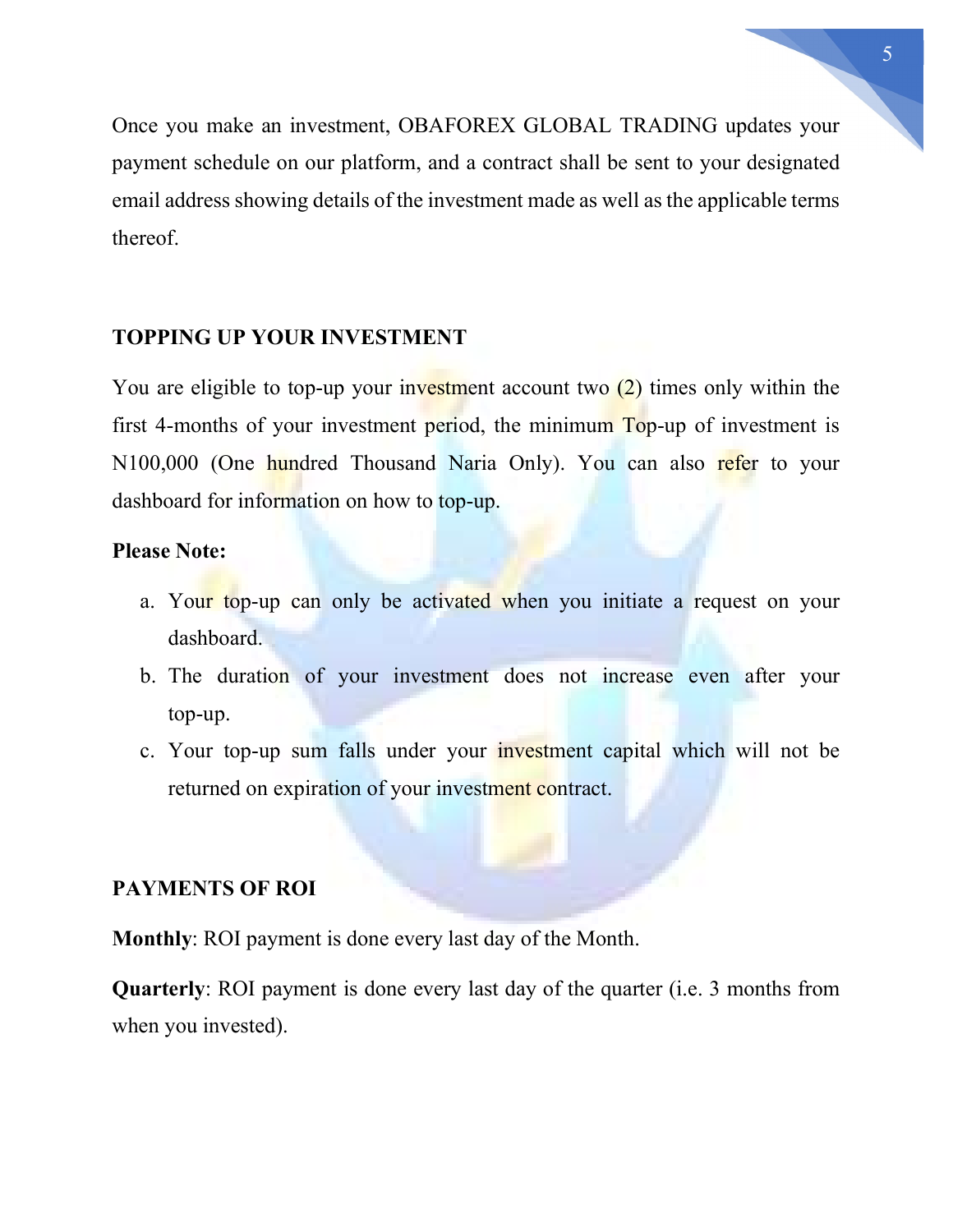#### Please Note:

- a. If the last day of the month falls on a non-working day(s), the company reserves its rights to pay ROI a day to or after the weekends or holidays.
- b. There might be delay in ROI payment due to network issues from Banks, which may result to investors receiving their payment  $3 - 5$  days later.
- c. You can call, chat or send us a mail if you experience any delay in your ROI payment to your selected Bank Account after the 5th day from the ROI disbursement date.

## CLIENTS' INFORMATION UPDATE

In cases where clients need to update his/her account information, kindly contact our customer care support (helpdesk@obaforex.com), if your request is approved, this can be done within 48 hours.

Note: For Bank Account Update, any other account number maintained that differs from the name used for registration will not be approved. This update can only be done within the first 20 days of the month.

#### REFUND

In certain exceptional circumstances, OBAFOREX GLOBAL TRADING may refund payments made by investor(s), note that this will be effected within twenty (20) working days. A refund request can be made in cases in which the account had been deposited into, but no orders were executed by the client.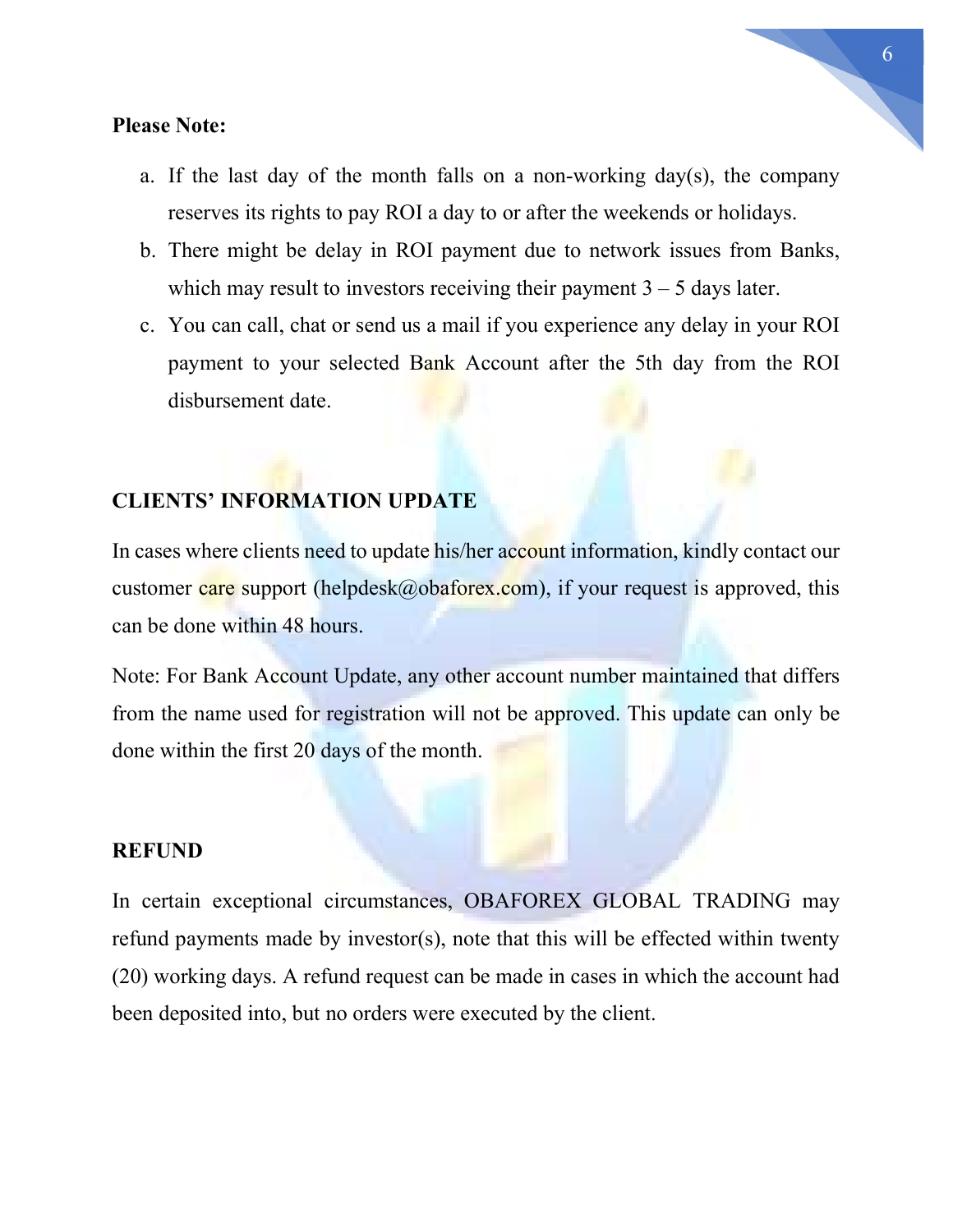# 7

## **TERMINATION**

You acknowledge that OBAFOREX GLOBAL TRADING may be required by law, to liquidate your investment before maturity in the event that information provided by you is untrue, inaccurate or incomplete; and you hereby agree to be liable for any costs that may be reasonably incurred in connection to closing your account.

Note: No liquidation of any form by the client before the expiration of the investment (which is in 12 calendar months)

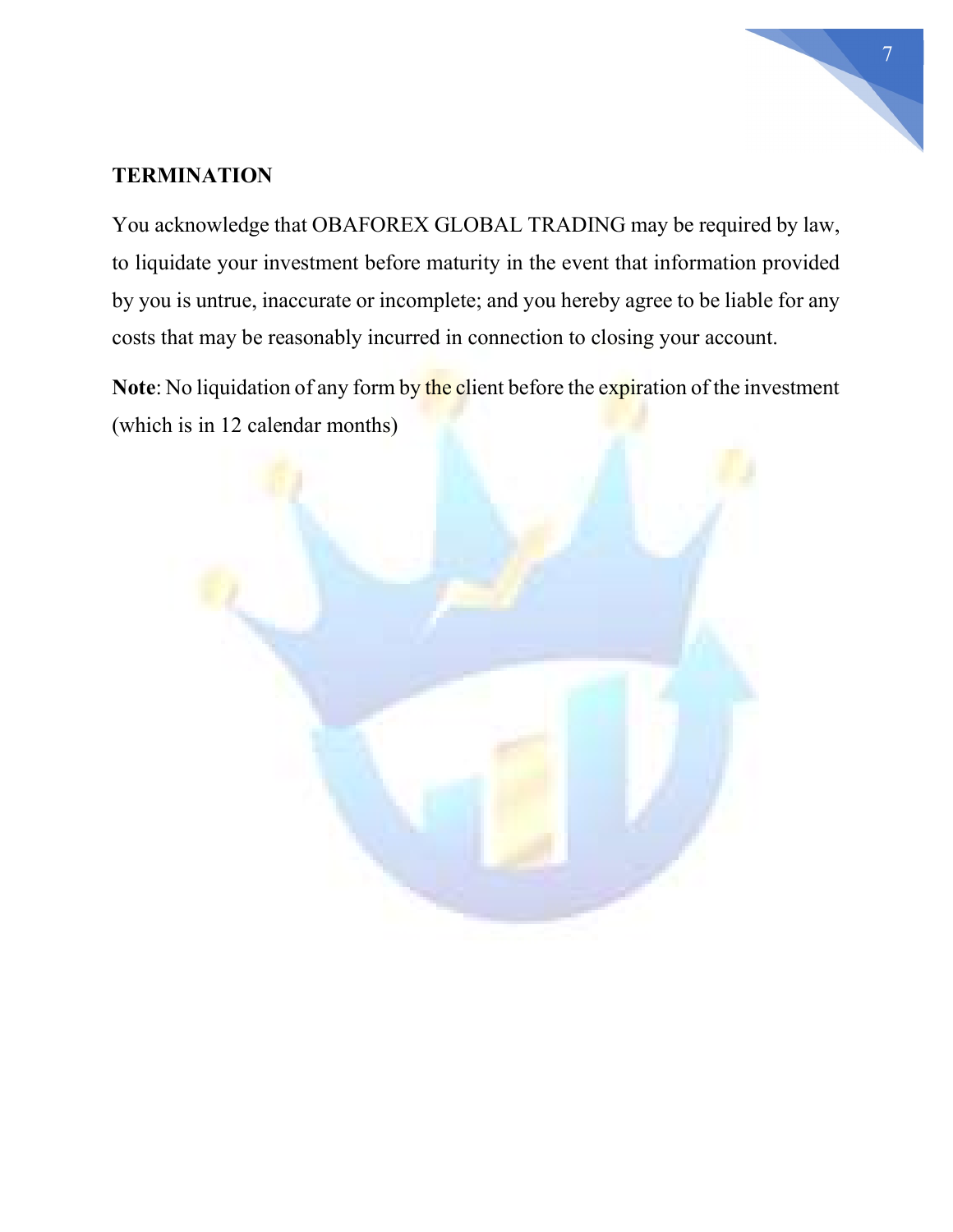## OTHER TERMS AND CONDITIONS

#### 1. APPOINTMENT

1.1 By clicking to accept this agreement, you hereby appoint us to manage and provide advise with respect to your investment for the period and on the terms set forth in this Agreement, and we accept such appointment.

1.2 You constitutes and appoints the Investment Manager as your true and lawful representative and attorney-in-fact, with full power of delegation (to any one or more permitted sub-advisers), in your name, place and stead, to make, execute, sign, acknowledge and deliver all subscription and other agreements, contracts and undertakings on your behalf as the Investment Manager may deem necessary or advisable for implementing the investment program of the Investor by purchasing, selling and redeeming its invested funds and placing orders for such purchases and sales. Any delegation of duties pursuant to this paragraph shall comply with all applicable legislations.

## 2. AUTHORITY AND DUTIES OF THE INVESTMENT MANAGER

2.1 We agree to furnish continuously an investment program for you. In this regard, we will manage the investment and reinvestment of your funds, determine what investments will be purchased, held, sold or exchanged on your behalf and what portion, if any, of the assets will be held uninvested, continuously review, supervise and administer your investment program and supervise and arrange the day-to-day operations with utmost care, diligence and responsibility.

2.2 We agree that we will discharge our responsibilities under this Agreement and in accordance with the terms hereof and in accordance with the investment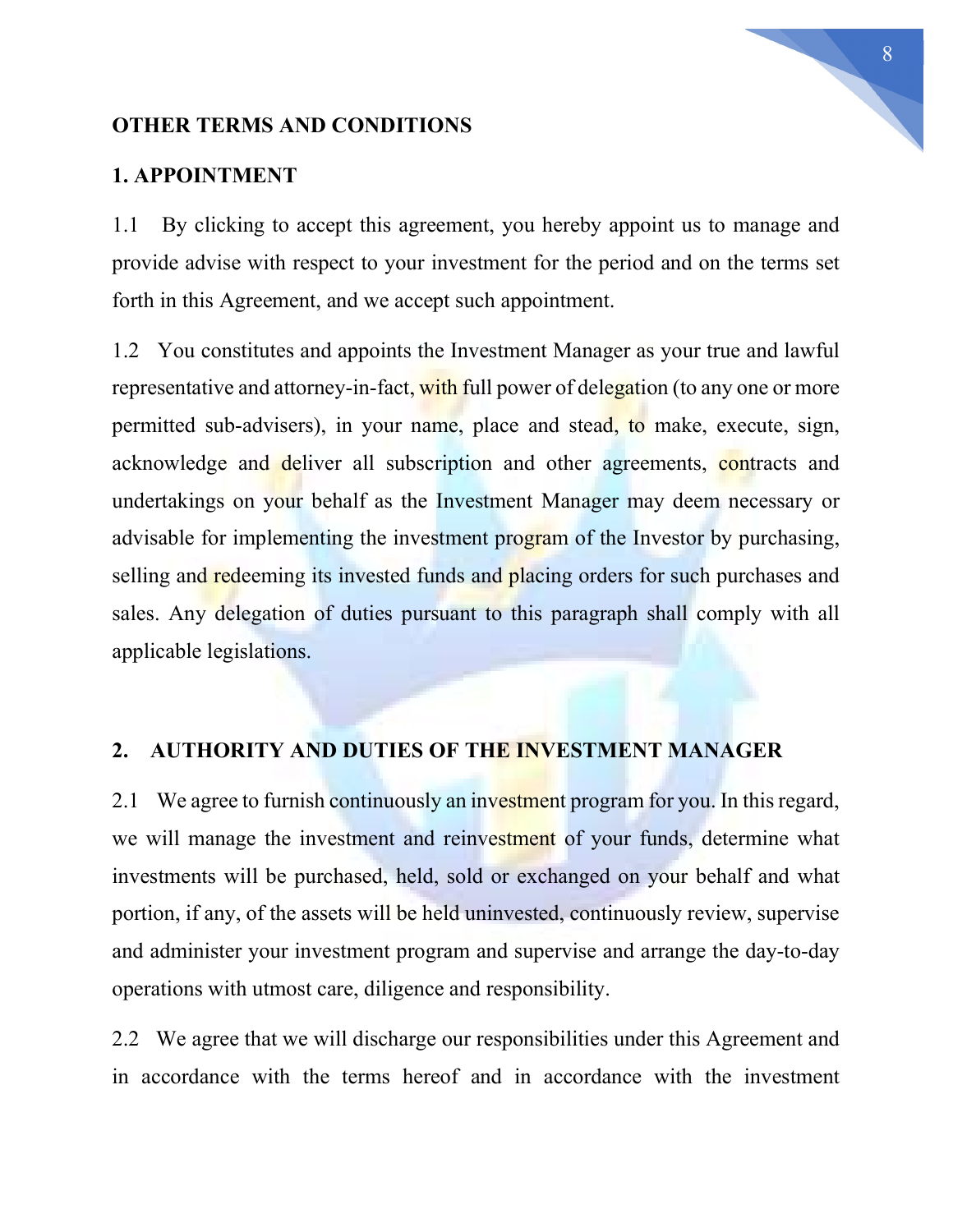objectives, policies, guidelines and restrictions of our company which shall be governed by the applicable rules and regulations of the Securities and Exchange Commission and other applicable Federal and State laws.

## 3. AUTHORITY AND DUTIES OF THE INVESTOR

3.1 You hereby agree to entrust to us a selected amount for the purpose of the Investments specified in this agreement and upon execution of this agreement such amount shall be remitted to us through our approved payment platforms.

3.2 You have independently studied and you are satisfied with the investment and your liability shall be limited to the funds entrusted to us in accordance with the terms and conditions of this agreement.

## 4. FEES

4.1 You are not obliged to pay any sum for management or sales fees

4.2 We are obligated to pay certain percentage interest on the chosen investment package which are in accordance to our company policy.

#### 5. EXPENSES

5.1 Other than as specifically indicated in this Agreement, we shall not be required to pay any of your expenses like offshore charges, your bank account charges, SMS charges on OTP. We shall bear our own operating and overhead expenses attributable to our duties here under (such as salaries, bonuses, rent, office and administrative expenses, depreciation and amortization, and auditing expenses).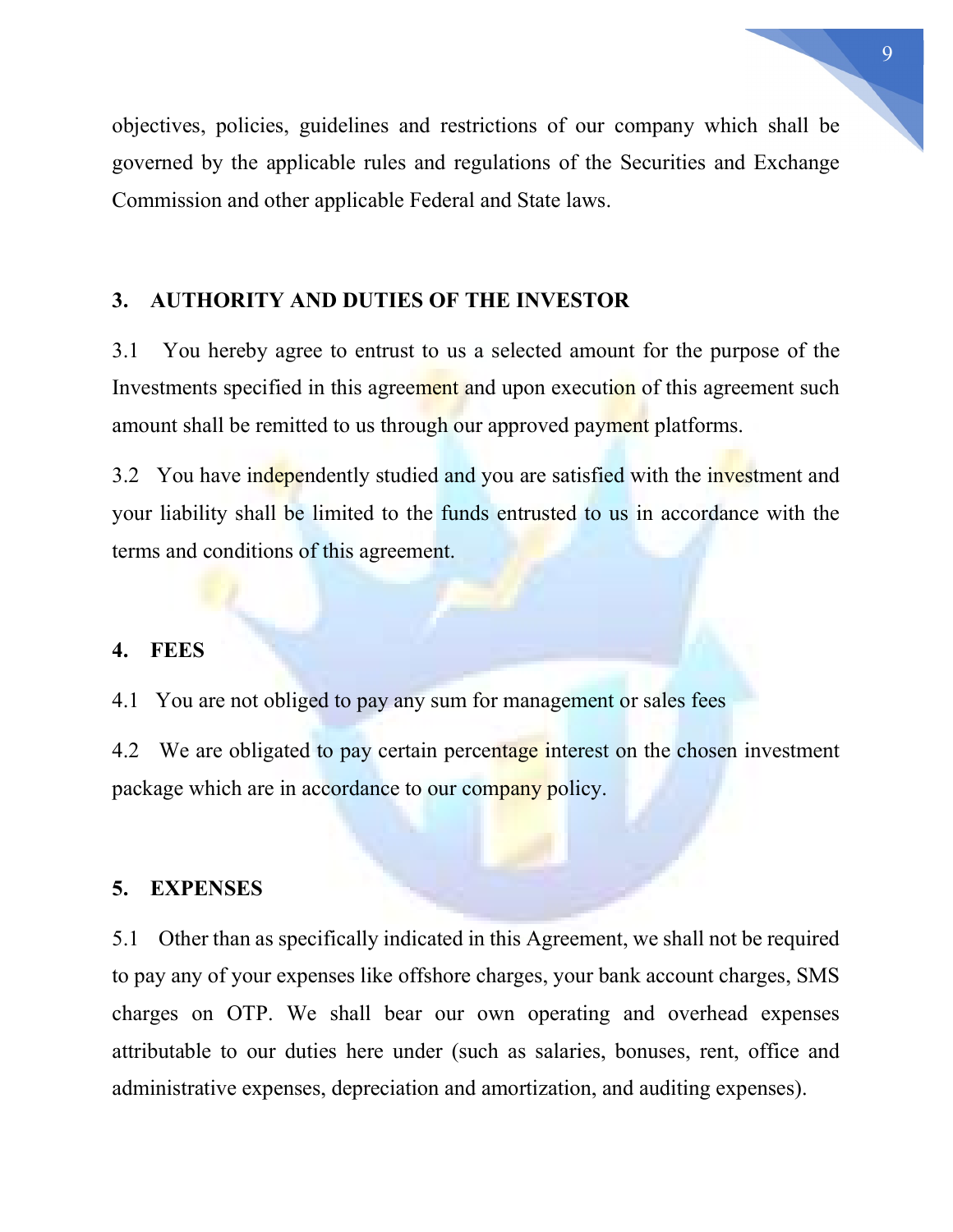## 6. REPRESENTATIONS AND WARRANTIES

6.1 We hereby warrant that it is a duly formed company with the requisite authority to conduct the business of FX and Money market investment under the relevant laws of the Federal Republic of Nigeria.

6.2 In using the best efforts to obtain for you the most favorable price and execution available, WE, bearing in mind your best interests at all times, will consider all factors it deems relevant, including by way of illustration, price, the size of the transaction, the nature of the market for the security, the amount of the commission, the timing of the transaction taking into account market prices and trends, the reputation, experience and financial stability of the broker or dealer involved and the quality of service rendered by the broker or dealer in other transactions.

6.3 We and our affiliates and any of their respective members, partners, officers, and employees shall devote our time to your affairs as in our judgment of the conduct of our business shall reasonably require, and none of our Manager or our affiliates shall be obligated to do or perform any act or thing in connection with your business not expressly set forth herein.

## 7. REPORTS AND OTHER INFORMATION

7.1 We agree to furnish to you, if applicable, current prospectuses, proxy statements, reports to members, certified copies of their financial statements, and such other information with respect to your affairs as each may reasonably request. We further agree to furnish to you, if applicable, the same such documents and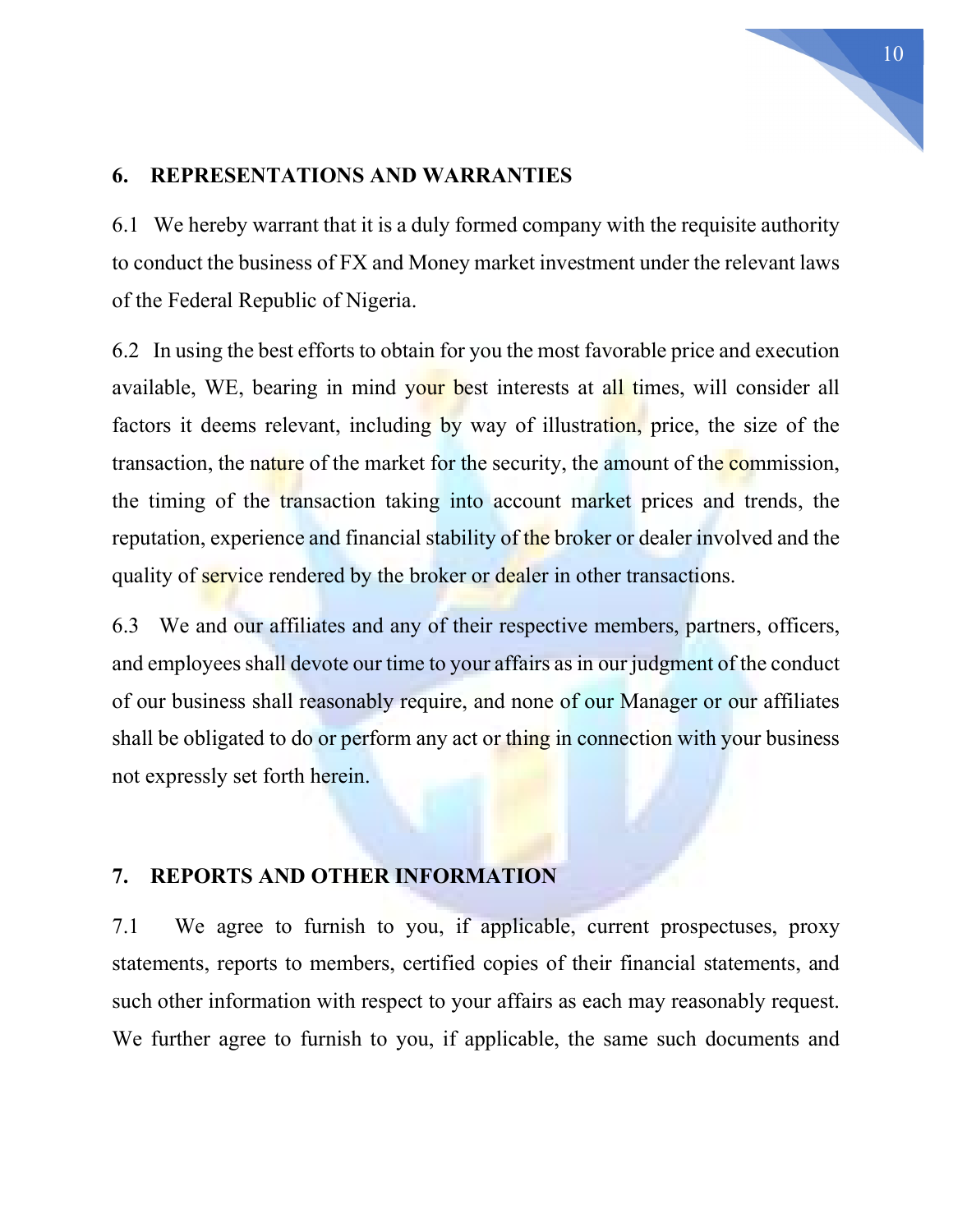information pertaining to any sub-adviser or sub-administrator as you may reasonably request.

7.2 Any records which would be required to be maintained and preserved pursuant to the relevant and governing legislation being in force will be prepared or maintained by us (or any sub-adviser or sub-administrator). We further agree to preserve these records for the periods under the relevant legislation.

# 8. SCOPE OF LIABILITY; INDEMNIFICATION

8.1 In the absence of willful misfeasance, bad faith or gross negligence on our part as the Investment Manager, or reckless disregard of our obligations and duties hereunder, we shall not be subject to any liability to you, any Investor or to any of your member Investor, for any act or omission in the course of, or connected with, rendering services hereunder.

8.2 You shall, to the fullest extent permitted by law, indemnify and save harmless our company, its affiliates and any of our respective partners, members, directors, officers, employees or shareholders (the "Indemnitees") from and against any and all claims, liabilities, damages, losses, costs and expenses, that are incurred by any Indemnitee and that arise out of or in connection with the performance or nonperformance of or by the Indemnitee of any of our responsibilities hereunder, provided that an Indemnitee shall be entitled to indemnification hereunder only if the Indemnitee acted in good faith and in a manner the Indemnitee reasonably believed to be in or not opposed to the best interests of the Investor provided, however, that no Indemnitee shall be indemnified against any liability to the Investor or its shareholders by reason of willful misfeasance, bad faith, gross negligence or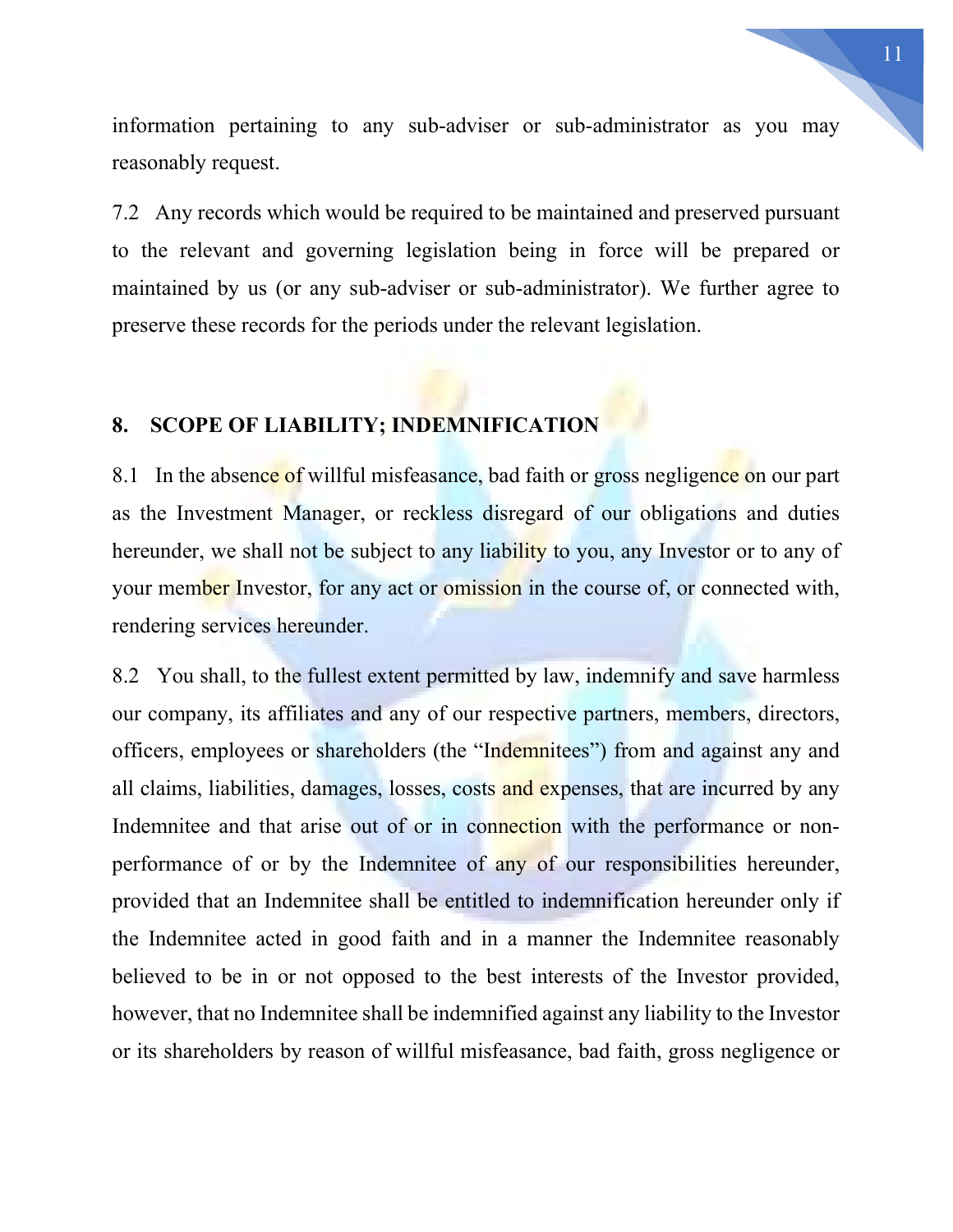reckless disregard of the Indemnitee's duties under this Agreement ("disabling conduct").

## 9. SCOPE OF LIABILITY; INDEMNIFICATION

9.1 For all purposes of this Agreement, we shall be an independent contractor and not your employee or dependent agent; nor shall anything herein be construed as making you a partner or co-venture with you or any of your affiliates. Except as provided in this Agreement, we shall have no authority to bind, obligate or represent you the Investor.

## 10. TERMINATION/RENEWAL

10.1 This Agreement shall become effective as of the date of its execution unless otherwise terminated in accordance to Page 4 of the Terms and Conditions.

10.2 This Agreement shall stand terminated where upon a breach of the Investment Management Terms and Conditions, the same is not rectified within Fourteen business days of receipt of notification of such a breach.

10.3 This Agreement shall automatically terminate upon the determination and redemption of all the investments made on your behalf.

#### 11. AMENDMENT; FORCEMAJEURE; WAIVER

11.1 This Agreement shall not be amended, nor shall any provision of this Agreement be considered modified or waived, unless evidenced by a writing signed by the parties hereto, and in compliance with relevant laws.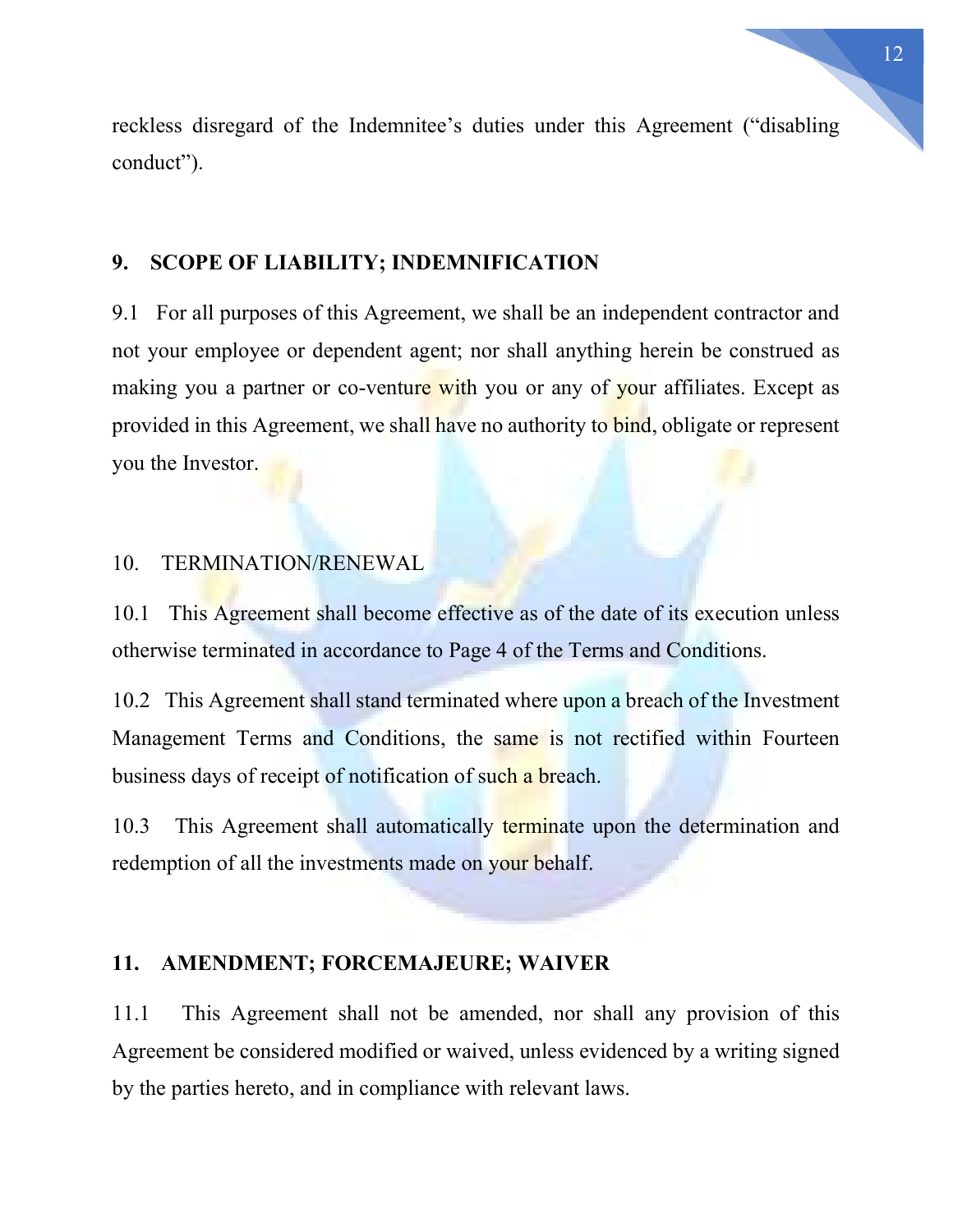11.2 No failure, delay or default of a party to exercise any right or enforce any remedy, power or privilege under this agreement shall constitute a waiver of same and the waiver of such right remedy, power or privilege with respect to any occurrence shall not be construed as a waiver of such right, remedy or privilege with respect to any other occurrence."

11.3 Neither party shall be held liable or responsible to the other party nor be deemed to have defaulted under or **breached** this Agreement for failure or delay in fulfilling or performing any obligation under this Agreement when such failure or delay is caused by or results from causes beyond the reasonable control of the affected party, including but not limited to fire, floods, embargoes, war, acts of war (whether war is declared or not), insurrections, riots, civil commotions, strikes, lockdown or other labour disturbances, acts of God or acts, omissions or delays in acting by any governmental authority; provided, however, that the party so affected shall use reasonable commercial efforts to avoid or remove such causes of nonperformance, and shall continue performance hereunder with reasonable dispatch whenever such causes are removed.

11.4 Either party shall provide the other party with prompt written notice of any delay or failure to perform that occurs by reason of force majeure. The parties shall mutually seek a resolution of the delay or the failure to perform as noted above.

11.5 If the performance of a Party's obligations under this Agreement is in the opinion of that Party likely to be hindered, delayed or affected by reason of a force majeure event, then the Party so affected shall promptly notify the other Party in writing.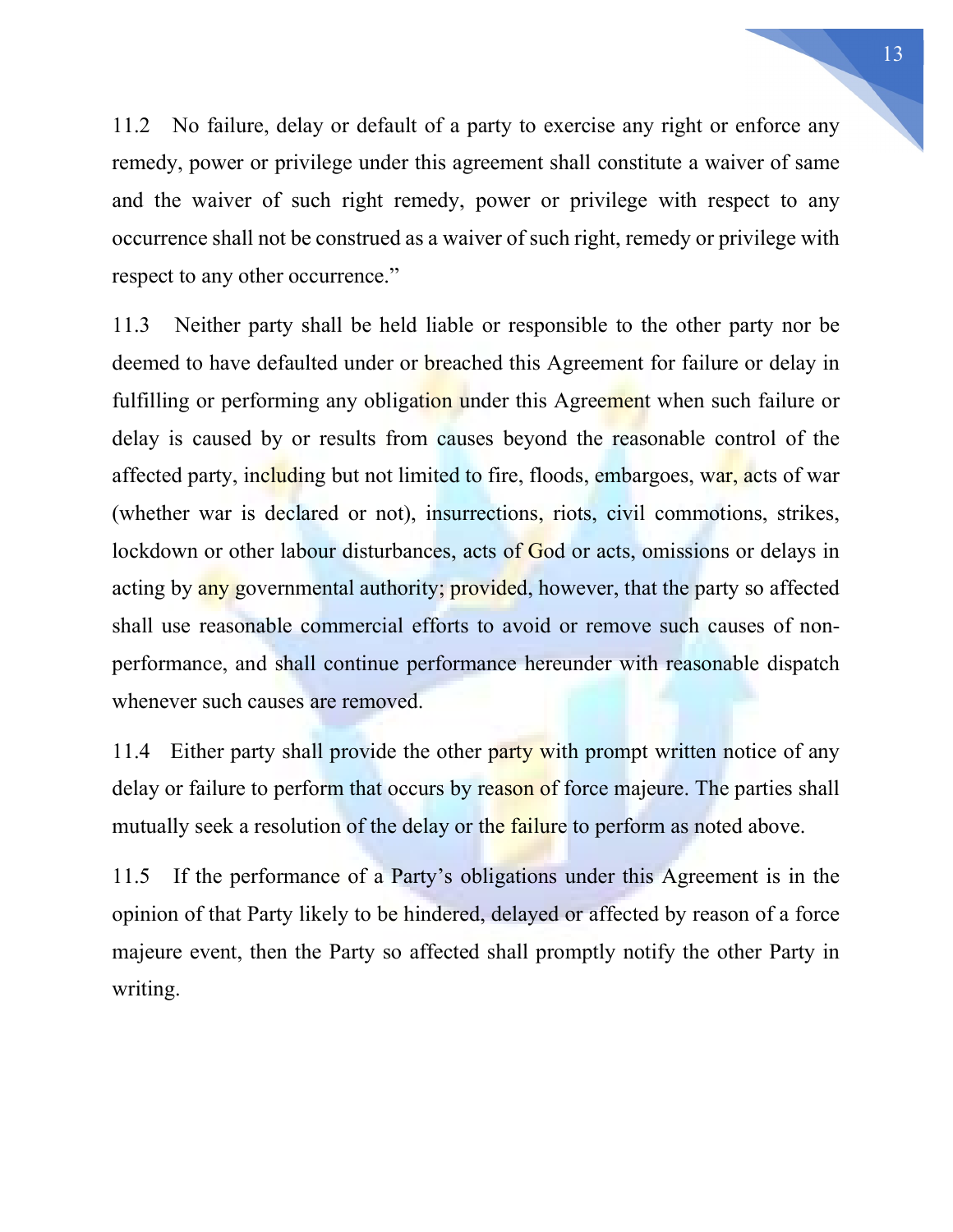## 12. CONFIDENTIALITY & NON-DISCLOSURE

12.1 The parties acknowledge that each own valuable trade secrets, and other confidential information. Such information may include but not be limited to software code, routines, data, know-how, designs, inventions and other tangible and intangible items.

12.2 All such information owned by the parties is defined as 'Confidential information'. This provision does not apply to Confidential Information that is:

i. In the public domain through no fault of the receiving party,

ii) Was independently developed as shown by documentation,

iii) Disclosed to others without similar restrictions, or

iv) Was already known by the receiving party.

12.3 The parties agree that they will not, at any time during or after the term of this Agreement, disclose any Confidential Information to any person, and that upon termination of this Agreement, each party will return any Confidential Information that belongs to the other party.

## 13. GOVERNING LAW & ALTERNATIVE DISPUTE RESOLUTION

13.1 This Agreement shall be governed by the laws of the Federal Republic of Nigeria, and any controversy or claim arising out of or in relation to this Agreement, including the validity, construction or performance of this Agreement, shall be resolved by arbitration in accordance with the rules and procedures ARBITRATION AND CONCILIATION ACT CAP 19 LFN 2004.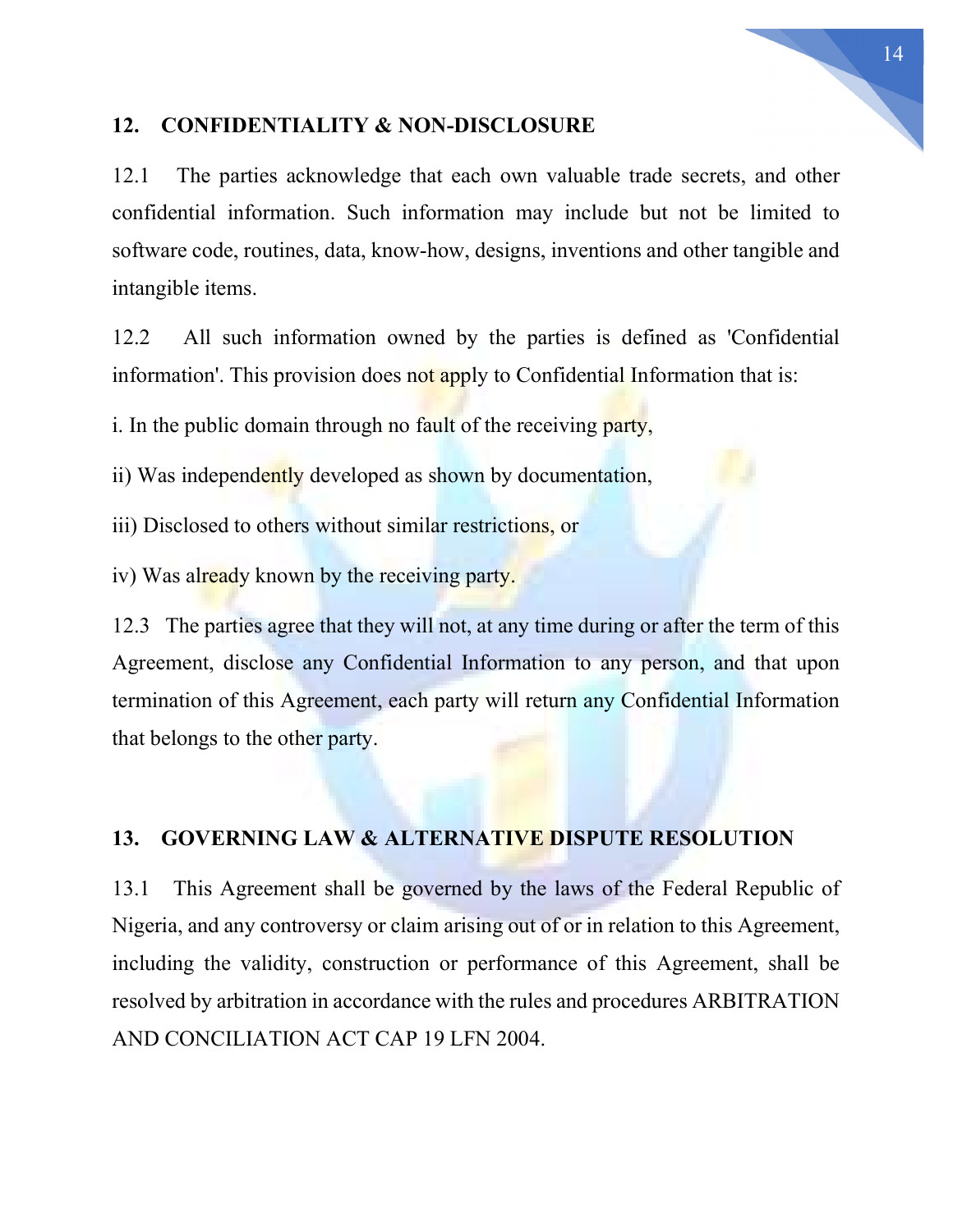13.2 The arbitrator will be instructed to award attorney's fees and arbitration costs to the prevailing party. The resultant decision shall be enforceable in any court having jurisdiction over the party to be bound thereby. With respect to any breach which is capable of cure (not to include the failure to provide services at a given place during a given time period) neither party shall be in breach of this Agreement unless that party fails to cure any breach within thirty (30) days of receipt of written notice of the breach. A waiver of any breach shall not waive a prior or subsequent breach.

## 14. NOTICES

Except as otherwise provided herein, all communications hereunder shall be in writing and shall be delivered by mail, hand delivery or courier, or sent by telecopier or electronically to the requisite party, at its address as specified by such party.

## 15. GOVERNING LAW

This Agreement shall be governed by and construed in accordance with the Laws of the Federal Republic of Nigeria which are applicable to contracts made and entirely to be performed therein, without regard to the place of performance hereunder.

#### 16. SEVERANCE

16.1 If any provision of this agreement (or part of a provision) is found by any court or administrative body of competent jurisdiction to be invalid, unenforceable or illegal, the other provisions shall remain in force.